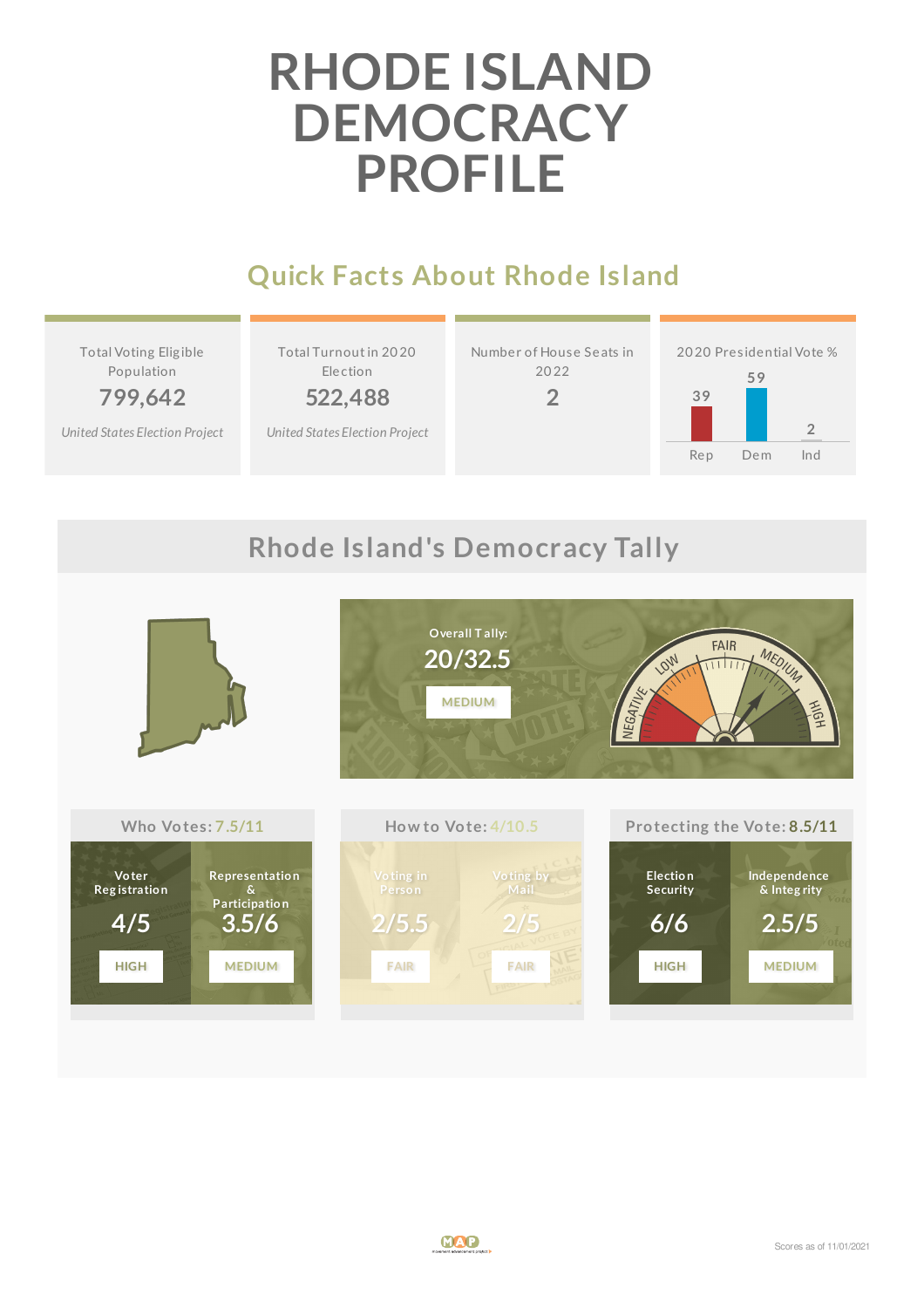#### **Rhode Island's Democracy and Election Laws and Policies**

Click on each is sue for more information and to see where the s tate fits into the national landscape.





**KEY Indicates state law or policy Indicates local laws or policies and/or partial law** 

Indicates no law or policy **Enumeration not applicable** 

## **Who Votes**

| <b>Voter Registration</b>                                                | <b>Score</b> |        |
|--------------------------------------------------------------------------|--------------|--------|
|                                                                          | Law Exists?  | Tally  |
| Automatic Voter Registration                                             |              | 1/1    |
| <b>Online Voter Registration</b>                                         |              | 1/1    |
| <b>Registration Deadlines</b>                                            |              | 0/1    |
| Membership in Electronic Registration Information Center (ERIC)          |              | 1/1    |
| <b>Negative Law:</b><br><b>Restrictions on Voter Registration Drives</b> |              | $0/-1$ |
| Voter Preregistration                                                    |              | 1/1    |
| <b>Voter Registration Total</b>                                          | 4/5          |        |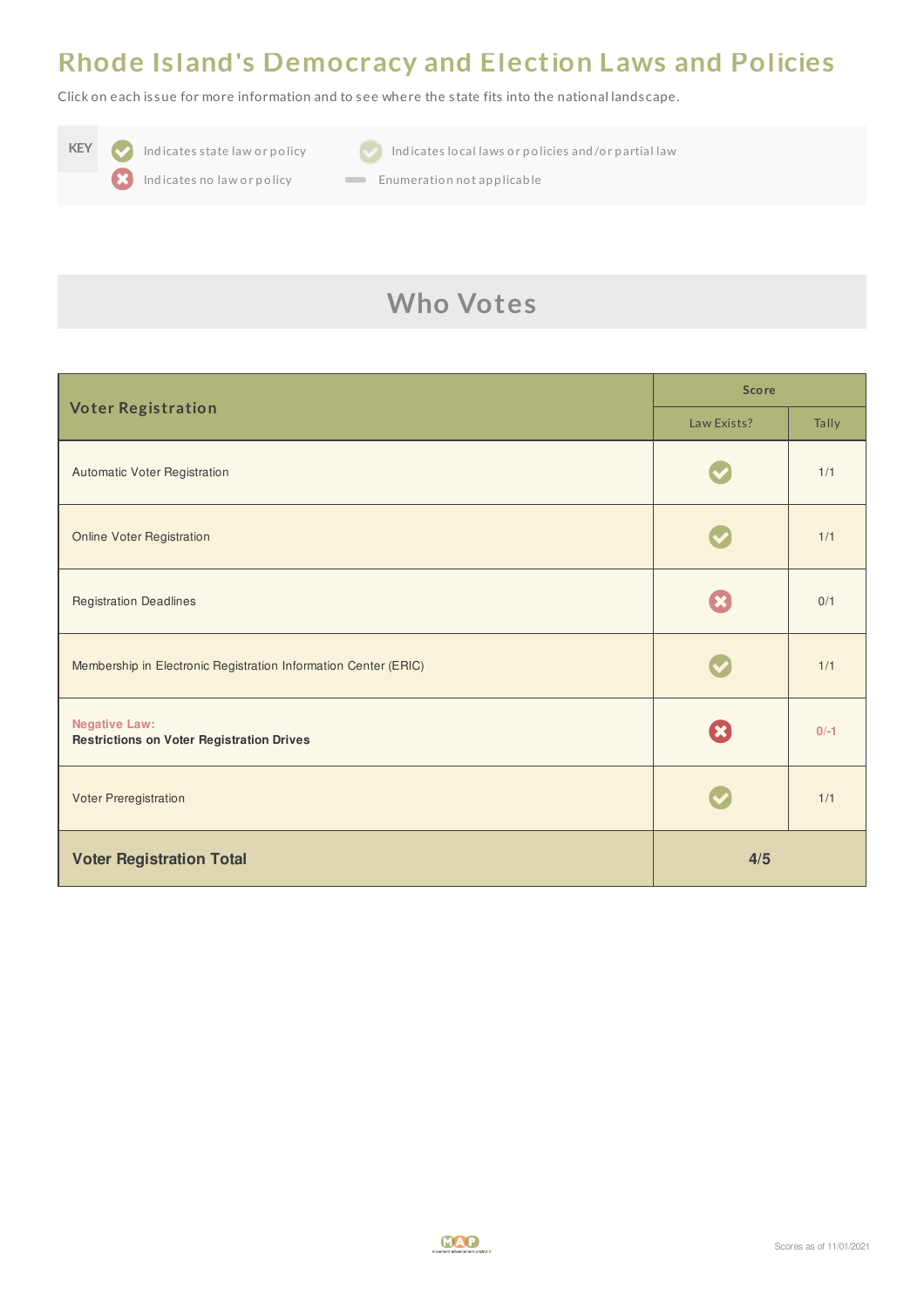| <b>Representation &amp; Participation</b>       | <b>Score</b> |       |
|-------------------------------------------------|--------------|-------|
|                                                 | Law Exists?  | Tally |
| National Popular Vote Compact States            |              | 1/1   |
| <b>Native American Voting Protections</b>       |              | 0/1   |
| Partisanship of State Primary Election Systems  |              | 0.5/1 |
| <b>Voter Registration Rates</b>                 |              | 1/1   |
| Voter Turnout Percentage                        |              | 0/1   |
| Voting Rights for Formerly Incarcerated People  |              | 1/1   |
| <b>Representation &amp; Participation Total</b> | 3.5/6        |       |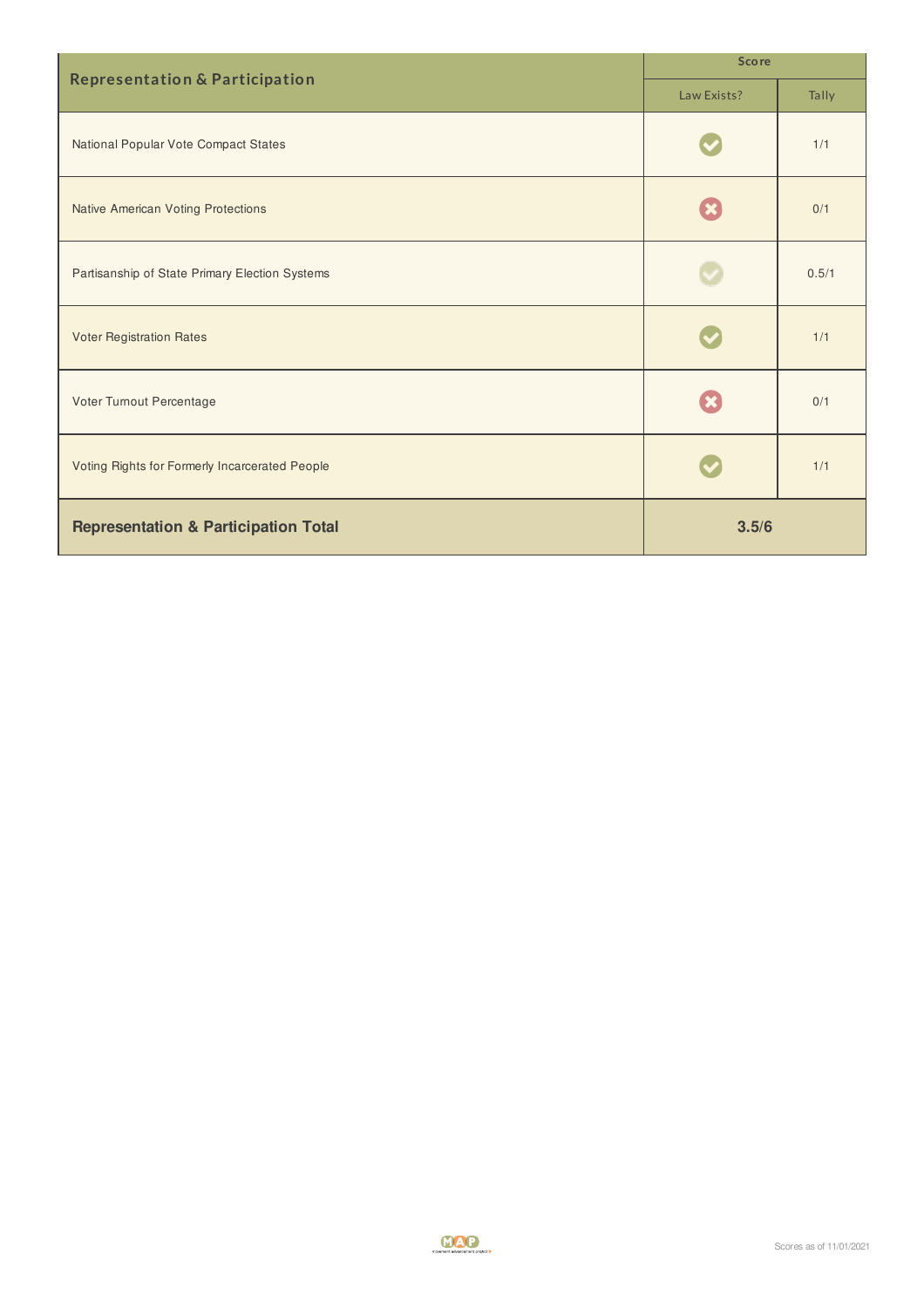### **How to Vote**

| <b>Voting in Person</b>                                         | <b>Score</b> |        |
|-----------------------------------------------------------------|--------------|--------|
|                                                                 | Law Exists?  | Tally  |
| Curbside Voting for Voters with Disabilities                    |              | 0/0.5  |
| Election Day Holidays and Paid Time Off to Vote                 |              | 0.5/1  |
| <b>Adequate Early Voting Period</b>                             |              | 1/1    |
| <b>Negative Law:</b><br><b>Voting Wait Time and Line Length</b> | $\mathbf x$  | $0/-1$ |
| Provisional Ballot Availability & Counting Procedures           |              | 0/1    |
| Availability of Vote Centers (county wide polling places)       |              | 0/1    |
| Voter Identification Requirements for In-Person Voting          |              | 0.5/1  |
| <b>Voting in Person Total</b>                                   | 2/5.5        |        |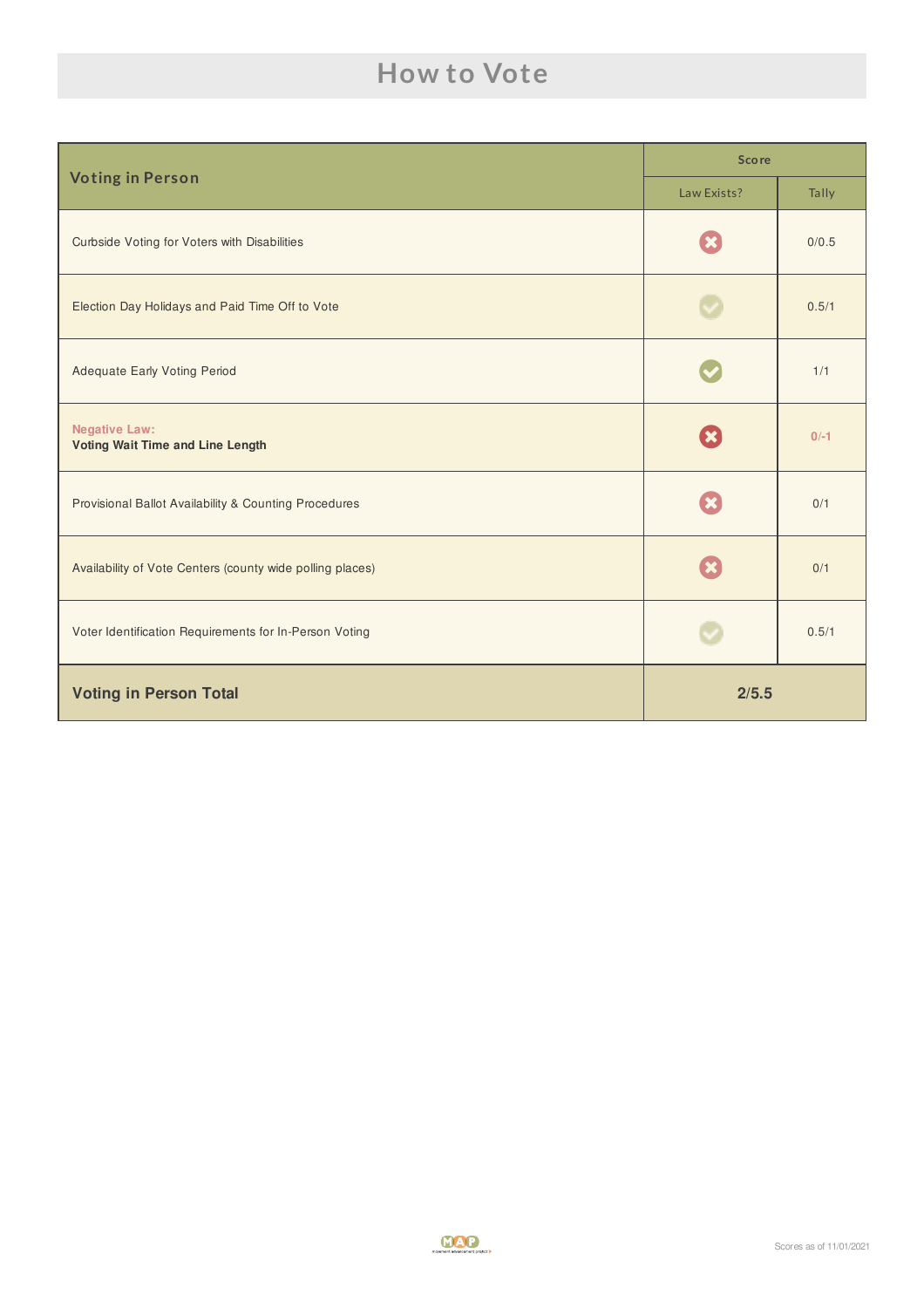| <b>Voting by Mail</b>                                                        | <b>Score</b>        |              |  |
|------------------------------------------------------------------------------|---------------------|--------------|--|
|                                                                              | Law Exists?         | Tally        |  |
| Availability of No-Excuse Absentee Voting                                    |                     | 1/1          |  |
| <b>All-Mail Voting States</b>                                                |                     | 0/1          |  |
| <b>Negative Law:</b><br><b>Added Requirements to Return Absentee Ballots</b> | <b>NEGATIVE LAW</b> | $-0.25/-0.5$ |  |
| <b>Negative Law:</b><br><b>Third Party Ballot Collection Policies</b>        |                     | $0/-0.5$     |  |
| <b>Ballot Drop Box Policies &amp; Availability</b>                           |                     | 0.5/0.5      |  |
| <b>Mail Ballot Receipt Deadlines</b>                                         |                     | 0.5/0.5      |  |
| <b>Prepaid Ballot Postage</b>                                                |                     | 0/0.5        |  |
| Online Absentee Ballot Application Availability                              |                     | 0/1          |  |
| Permanent Absentee Voter List Availability                                   |                     | 0.25/0.5     |  |
| <b>Voting by Mail Total</b>                                                  | 2/5                 |              |  |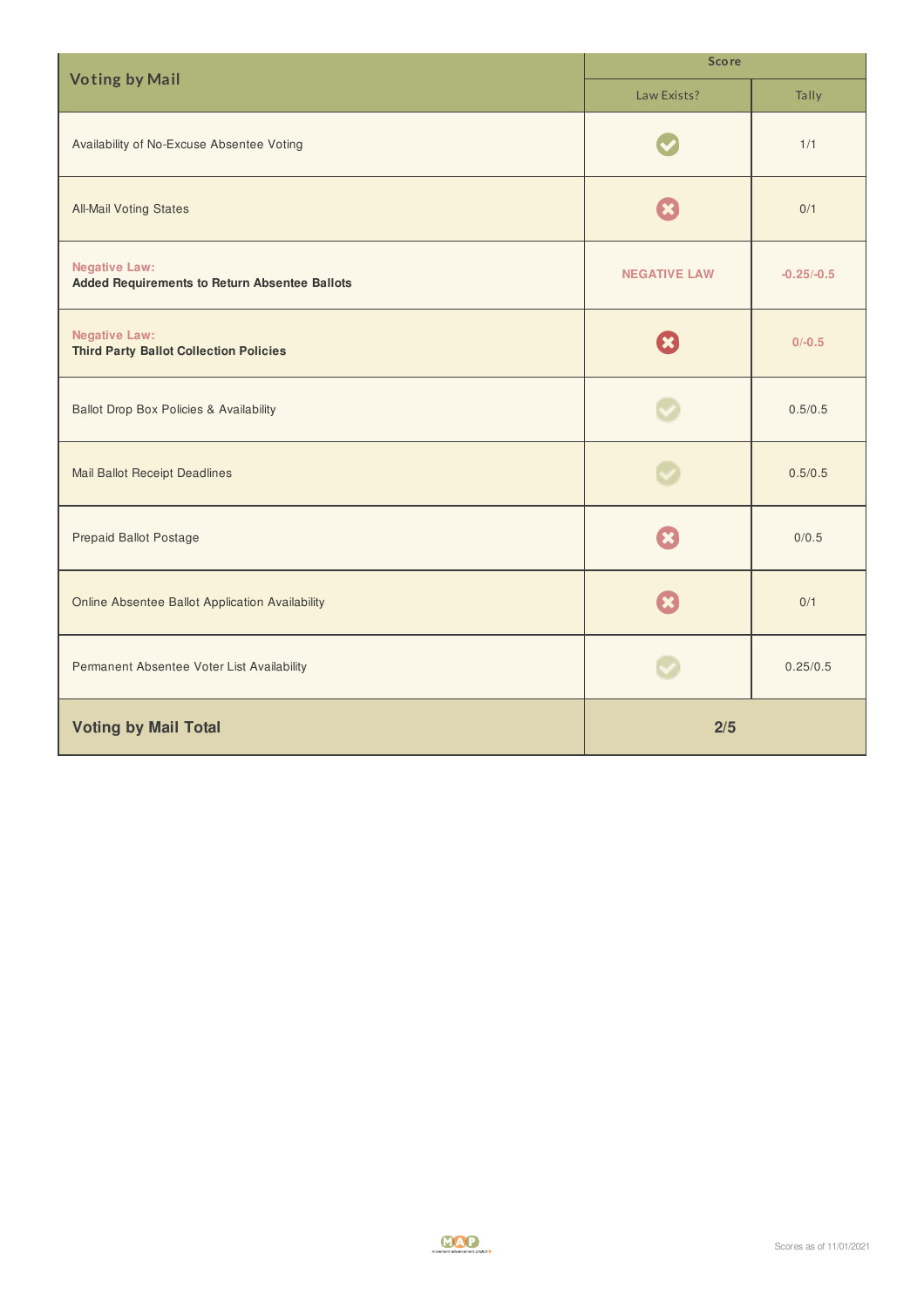## **Protecting the Vote**

| <b>Election Security</b>                                                       | <b>Score</b> |       |
|--------------------------------------------------------------------------------|--------------|-------|
|                                                                                | Law Exists?  | Tally |
| Ballot & Signature Cure Availability (Opportunity for Voter to Correct Errors) |              | 1/1   |
| <b>Ballot Tracking for Mail Voting</b>                                         |              | 1/1   |
| Absentee/Mail Ballot Verification                                              |              | 1/1   |
| Security of Voting Machines (Hand Marked Paper Ballots)                        |              | 1/1   |
| Post-Election Audits Required                                                  |              | 1/1   |
| <b>Risk-Limiting Audits</b>                                                    |              | 1/1   |
| <b>Election Security Total</b>                                                 | 6/6          |       |